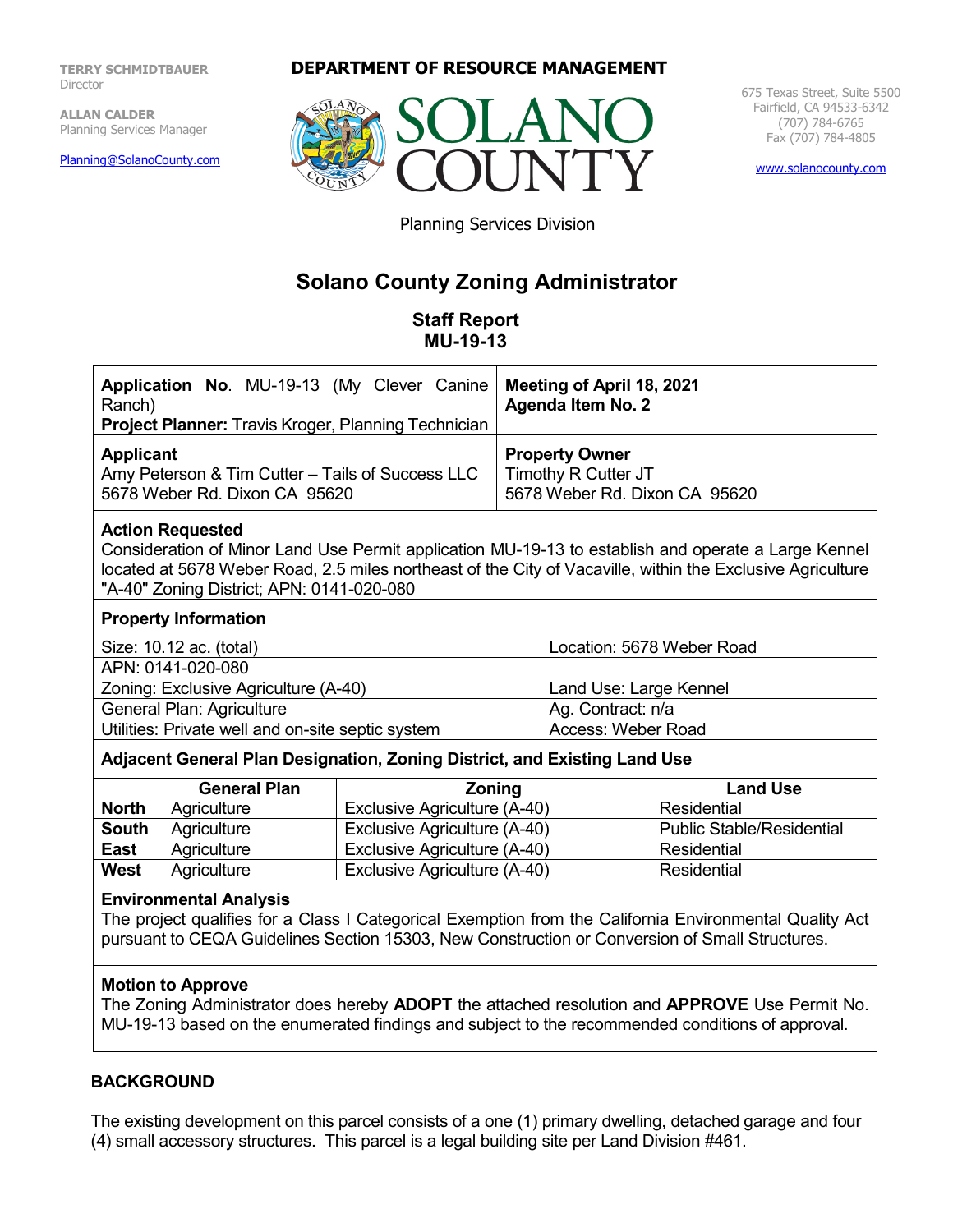# **SETTING**

The subject property consists of 10.12 acres of land in a "flag lot" configuration with access from Weber Road. The surrounding parcels are developed with residential structures, and an existing public stable to the south.



# **PROJECT DESCRIPTION**

The applicant has applied for a Minor Land Use permit to establish a Large Kennel for training and boarding of dogs, with the project to be constructed in three phases.

**Phase 1:** Dogs will be picked up from the client's home and lessons will be conducted upon return in the client's home or public space such as a park, walkway or where appropriate. The employees will not be on site but will conduct online and virtual lessons from their homes as well as private in-home lessons at the clients' homes.

**Phase 2:** Addition of ADA parking, path of travel and restroom, with business operations taking plan onsite with both employees and customers accessing the property. Customers will access the site by appointment only with business hours of 9am to 6 pm Tuesday-Saturday.

**Phase 3:** Addition of the proposed office building.

No other changes to the site or land use are proposed.

# **Neighborhood Compatibility**

An aerial survey shows that surrounding parcels in the area are developed with dwellings and accessory structures, with an existing public stable to the south. Operation of the proposed Large Kennel will create little to no visual impact on the surrounding area.

# **LAND USE CONSISTENCY**

The parcel is designated Agriculture by the Solano County General Plan Land Use Diagram. As indicated on the General Plan land use consistency table (General Plan Table LU-7) the Exclusive Agriculture zoning districts are consistent with this designation.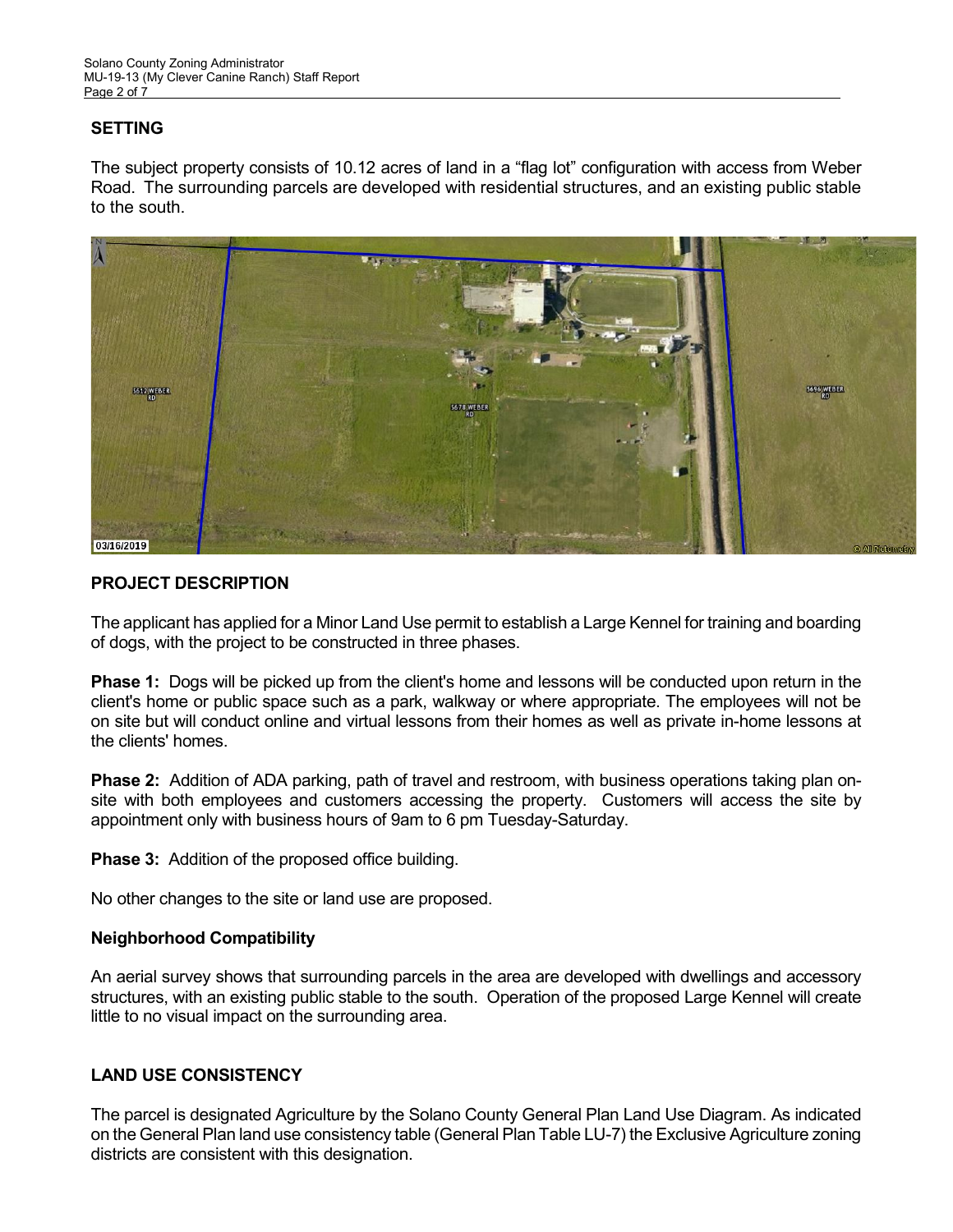The subject site is zoned Exclusive Agriculture (A-40). Within this district, Large Kennels are allowed subject to Section 28.72.10(A) and (B)(1) of the Solano County Code. These general requirements address setbacks, utilities, and use of the structure. The business operations will be set back at least 200 feet from front, side and rear property lines. The proposed restroom and the primary dwelling will be served by a private well and on-site sewage disposal system.

#### **ENVIRONMENTAL ANALYSIS**

The project qualifies for a Class I Categorical Exemption from the California Environmental Quality Act pursuant to CEQA Guidelines Section 15303, New Construction or Conversion of Small Structures.

#### **RECOMMENDATION**

Staff recommends that the Zoning Administrator **ADOPT** the mandatory and suggested findings, and **APPROVE** Use Permit No. MU-19-13, subject to the recommended conditions of approval.

#### **MINOR USE PERMIT MANDATORY FINDINGS**

**1. That the establishment, maintenance or operation of the use or building is in conformity to the General Plan for the County with regard to traffic circulation, population densities and distribution, and other aspects of the General Plan considered by the Zoning Administrator to be pertinent.**

This project is located within an area designated Exclusive Agriculture by the Solano County General Plan Land Use Diagram. The proposed use is a conditionally permitted use within the Exclusive Agriculture (A-40) zoning district.

#### **2. Adequate utilities, access roads, drainage and other necessary facilities have been or are being provided.**

The site is provided with water by private well and sewer service by an on-site sewage disposal system. Access is proposed via encroachment off Weber Road.

**3. The subject use will not, under the circumstances of this particular case, constitute a nuisance or be detrimental to the health, safety, peace, morals, comfort or general welfare of persons residing or working in or passing through the neighborhood of such proposed use or be detrimental or injurious to property and improvements in the neighborhood or to the general welfare of the County.**

As conditioned, the proposed Large Kennel use will not constitute a nuisance to surrounding properties, nor will it be detrimental to the health, safety, or welfare of County residents.

#### **ADDITIONAL FINDINGS**

**4.** The project qualifies for a Class I Categorical Exemption from the California Environmental Quality Act pursuant to CEQA Guidelines Section 15303, New Construction or Conversion of Small Structures.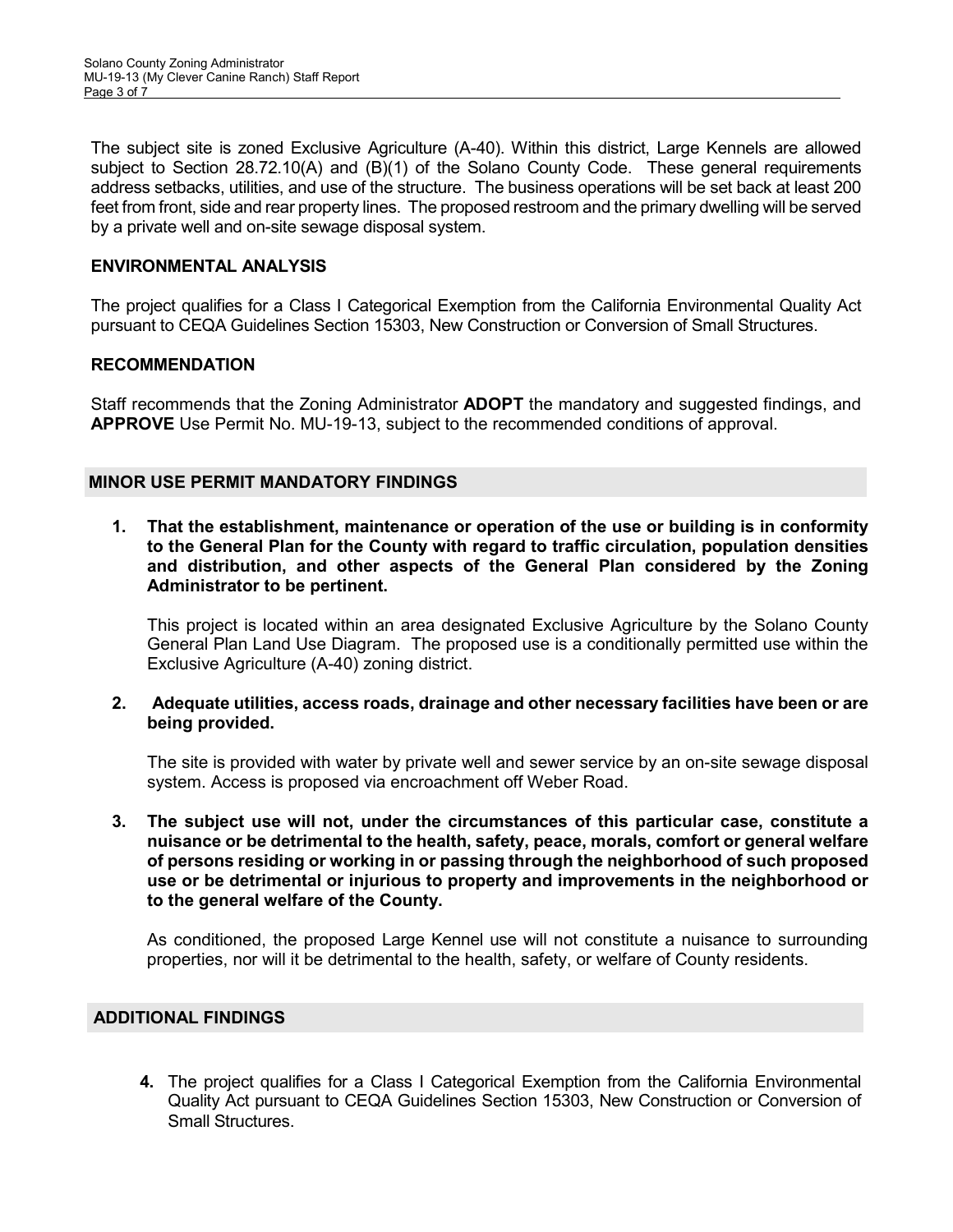#### **CONDITIONS OF APPROVAL**

#### **General**

- 1. The above use shall be established in accord with the application materials and development plans as submitted with MU-19-13 filed October 8, 2019 and revised site plan submitted January 19, 2021 and as approved by the Solano County Zoning Administrator.
- 2. Any changes or expansions to this land use or construction of additional structures may require a Minor Revision or Amendment to this Minor Use permit or approval of a new permit.
- 3. The property owner will maintain a current Solano County Business License for as long as this business remains in operation.

#### **Building and Safety Division**

- 4. While the following comments are not all inclusive, they will act as a guideline for the requirements for the construction ofany buildings or structures on the site now and in the future. These comments are not required on the application plan for the Use Permit, but (4) sets of plans will be required to be submitted to reflect all of the requirements in the latest edition of the codes adopted by the State of California and Solano County at the time of a construction permit application. These requirements, as well as all other required code requirements, shall be reflected on all construction drawings submitted for permit through Solano County Building Division.
- 5. Prior to any construction or improvements taking place, a Building Permit Application shall first be submitted as per Section 105 of the 2019 California Building Code. **"Any owner or authorized agent who intends to construct, enlarge, or change the occupancy of a building or structure shall first make application to the building officialand obtain the required permit."**
- 6. Certificate of Occupancy " 111.1 Use and Occupancy . No building shall be used or occupied, and no change in the existing occupancy classification of a building or structure or p011ion thereof shall be made until the building officialhas issued a certificate of occupancy therefore as provided herein ."
- 7. The site and all facilities including, Tuff Sheds, shall meet all of the accessibility requirements found in Chapter l IB of the 2019 California Building. The designer is required to design for the most restrictive requirements between ADA Federal Law and the 2019 California Building Code. The Solano County Building Division will be reviewing the plans for the most restrictive requirements of the two. There shall be a complete site plan, drawn to scale, and designed by a licensed architect reflecting all site accessibility.
- 8. All accessible paths of travel and parking areas shall be a hard-scaped surface and shall meet all of the worst-case requirements between Chapter 1 1B of the 2019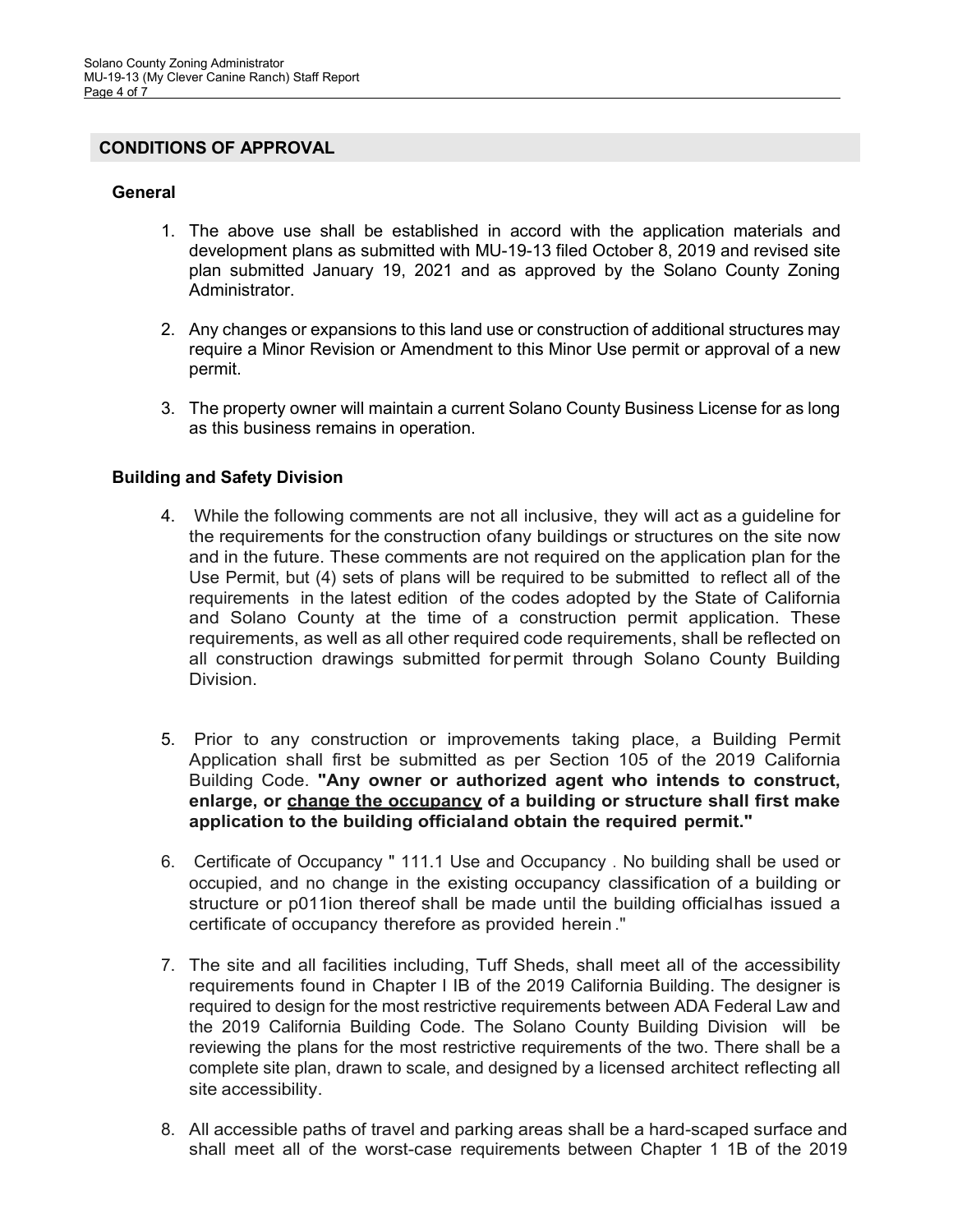California Building Code and the ADA Federal Law. One ADA parking shall be provided per every 25 parking stalls.

- 9. The building permit plans shall include a code analysis as listed below and the design shall be under the 2019 California Codes and all current rules, regulations, laws and ordinances of the local, state and federal requirements. Upon building permit submittal, the licensed architect shall provide a code analysis for each building or structure such as:
	- A) Occupancy Classification
	- B) Occupant Load
- 10. Plans and Specifications shall meet the requirements as per Section 105 of the 2019 California Building Code. **"Construction documents, statement of special inspections and other data shall be submitted in one or more sets with each permit application. The construction documents shall be prepared by a registered design professional where required by the statutes of the jurisdiction in which the project is to be constructed. Where special conditions exist, the building official is authorized to require additional construction documents to be prepared by a registered design professional." Electronic media documents are permitted when approved by the building official. Construction documents shall be of sufficient clarity to indicate the location, nature and extent of the work proposed and show in detail that it will conform to the provisions of this code and relevant laws, ordinances, rules and regulations, as determined by the building official."**
- 11. The fire district will reassess the site for fire life and safety requirements.
- 12. An Automatic residential fire sprinkler system could be required throughout the building.
- 13. The Tuff Shed plans must be designed per the CBC 2019 seismic and wind load requirements and signed/stamped by a licensed engineer.

# **Dixon Fire District:**

- 14. The fire access road will need to meet the minimum requirements in the California Fire Code (CFC) if they do not already comply. Requirements stated in the CFC Section 503 and Appendix D.
	- **(a)** The turn radius is 28 feet inside diameter and 52 feet outside diameter.
	- **(b)** Requirements in table D103.4 show that turnaround provisions are required in accordance with Figure D103.1.
	- **(c)** Minimum road with for any road over 501 feet is 26 feet wide.
	- **(d)** The Fire Access Road shall extend to within 150 feet of all portions of the exterior walls of the building.
	- **(e)** The Fire Access Road shall be asphalt, concrete or other approved driving surface capable of supporting imposed load of fire apparatus weighing up to 75,000 pounds in all weather conditions.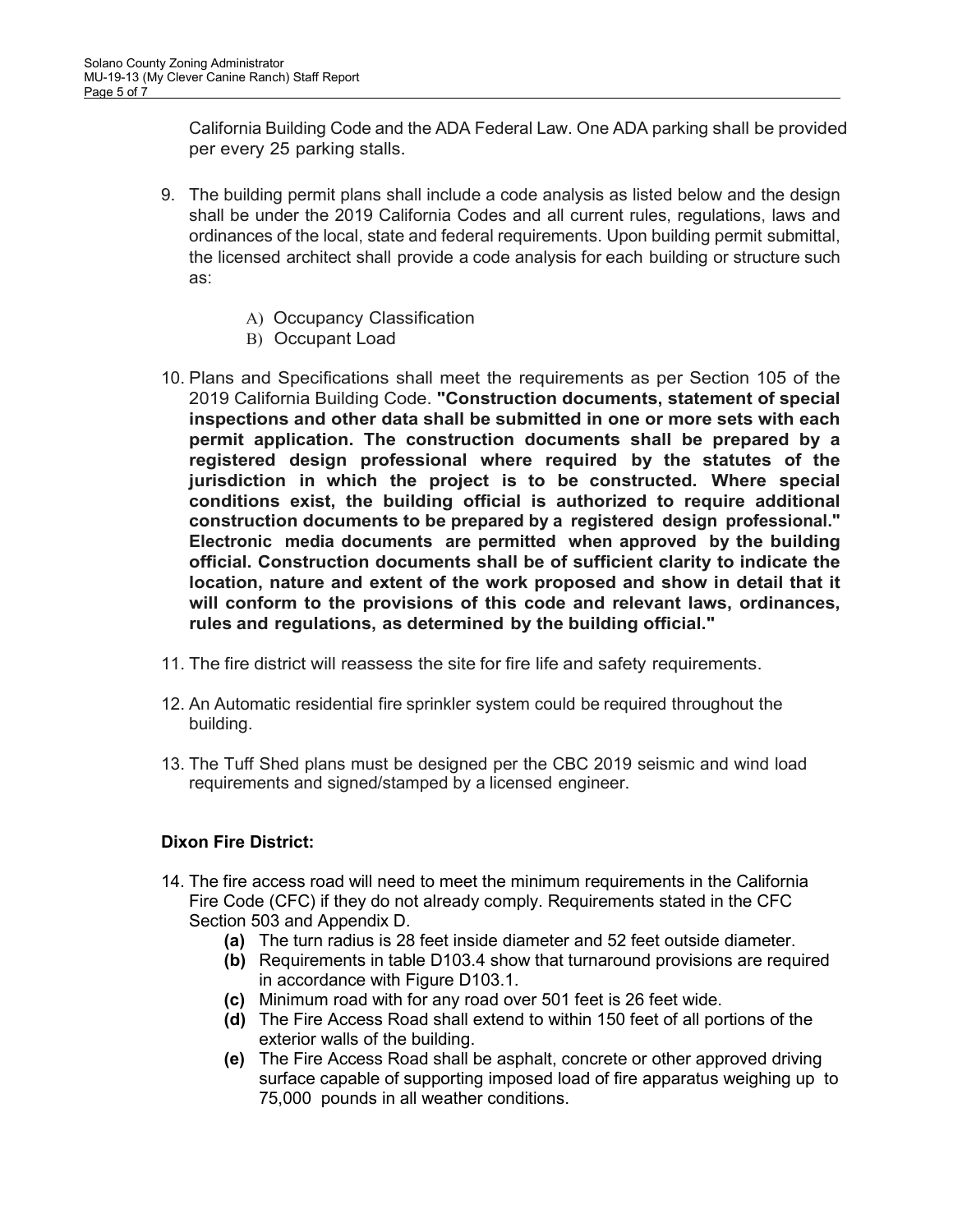

# **Public Works Division**

- 15. Per Section 1-3.1 of Solano County Road Improvement Standards and Land Development Requirements, driveway serving one parcel shall be built as required by the provision of the California Fire Code Section 902 - Fire Department Access (including Appendix III-D), or Public Resources Code Section 4290 - Fire Safe Regulations, whichever applies. The road shall be constructed of 0.67 feet of compacted Class 2 aggregate base. The width of the road shall be 12 feet, with 60 feet long by 8 feet wide turnouts every 300 feet (for roads over 300 feet long), plus 2 feet graded shoulders, and shall also have an unobstructed width of20 feet.
- 16. Applicant shall apply for, secure and abide by the conditions of an encroachment permit for any work within the public right-of-way. Driveways must be maintained in such a manner as to prevent soil, rocks, and debris from tracking onto Weber Road.
- 17. Applicant shall apply for, secure and abide by the conditions of a grading permit for any grading on the property including, but not limited to, building site preparation, private access improvements, parking areas and walkways, as well as any onsite grading exceeding a total of 5,000 square feet.

# **Environmental Health Division**

The applicant is notified that the compaction and paving or graveling of the existing leachfield, as well as the vehicular traffic, will deteriorate the field and cause it to lose its percolative ability. Any reports of a failing leachfield or surfacing sewage will require a repair and re-location of the leachfield area .

**(a)** The applicant shall designate a leachfield reserve area of at least 3,200 square feet (the size of the existing leachfield area) and provide a mapping of this area. The reserve area shall not be developed nor graded and shall be held in reserve for when the existing leachfield fails. The mapping shall be signed by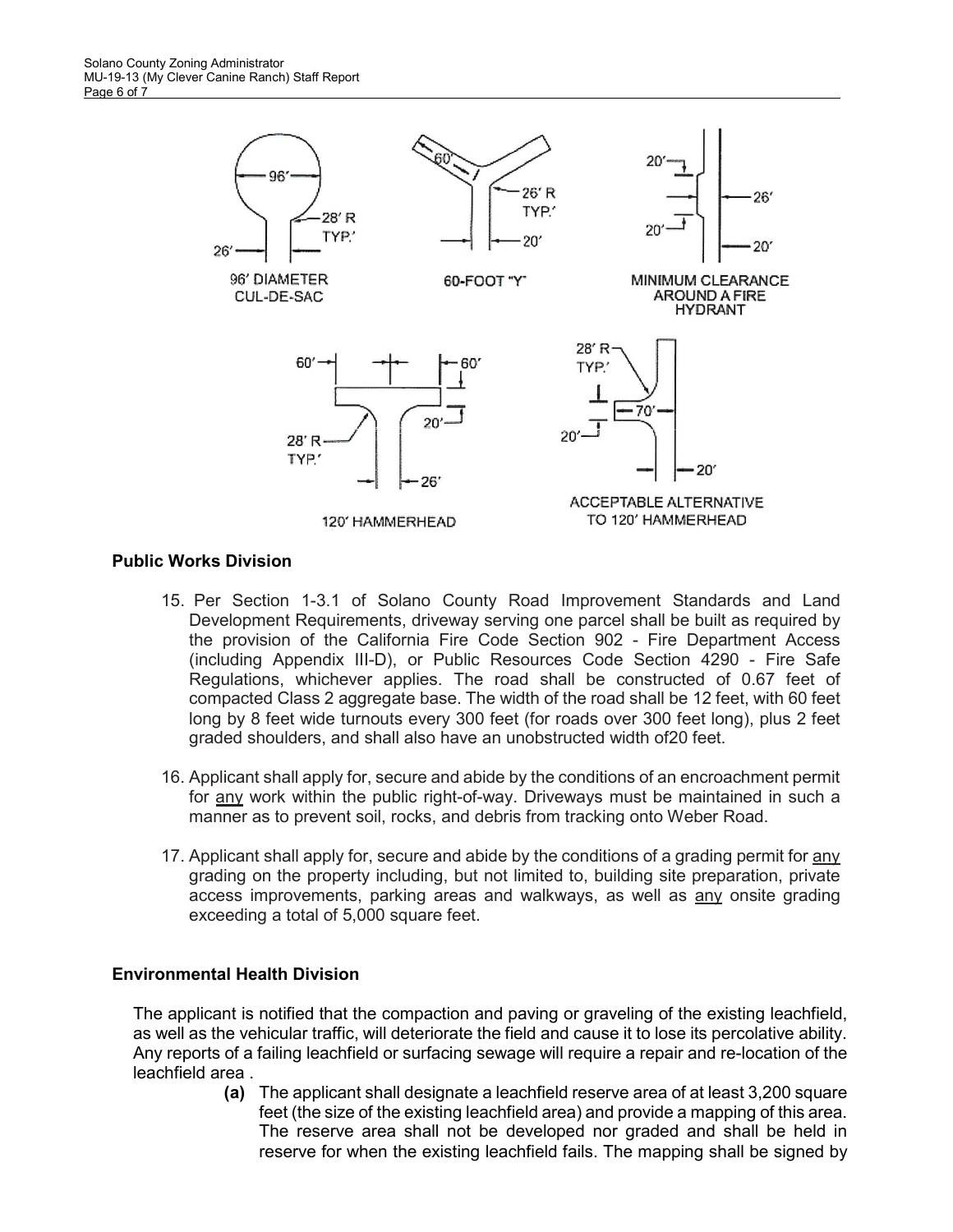the property owners to indicate they understand and will abide by the reserve area requirements.

The applicant shall show the location of all water wells on the property so that verification of the 100 ft. required separation distance between all water wells and the reserve area can be made.

The applicant is advised that if the reserve area is required for installation of a new leachfield, the replacement leachfield may need to be of the alternative type, potentially requiring pumps, pretreatment units, and inclusion in the County O&M program.

- 18. The applicant shall continue to dry bag the dog wastes and dispose of them via weekly solid waste pickup and shall make every effort to prevent odors and disease vectors, such as flies, from becoming established on the property. Any verified complaints of odor or excessive disease vectors on the property may require an enhancement of the dog wastes management plan, potentially including solid waste pickup several times a week or the installation of a septic system to manage the liquid waste from dog waste and dog run wash downs.
- 19. The applicant shall have a Site and Soil Evaluation performed under permit to determine the expansion area required for the potential additional wastewater flows from the proposed new office and ADA restroom. The applicant shall expand the existing septic system under permit to accommodate the potential additional wastewater flows from the office and ADA rest rooms. Incidental use of the restroom by the residents on the property does not add additional waste flows to the septic systems, however the potential wastewater flows from the employees and clients that will be allowed onsite shall be calculated using Solano County Code Ch. 6.4-87, Table 4: Projected Daily Sewage Flows.
- 20. The applicant is notified that if there are five or more structures on site connected to the water well, the site is required to get a State Small Water System (SSWS) permit from Environmental Health. The SSWS permit requires initial testing of the water well for contaminants, including heavy metals, and quarterly bacteriological testing of the water well.

# **Permit Term**

21. As provided for in Section 28.106.N of the County Code, the Department of Resource Management shall verify ongoing compliance with the terms and conditions of this permit through a program of periodic renewals occurring at five (5) year intervals from the date of granting this permit. The cost associated with the periodic reviews shall be charged at that time.

# **Attachments**

- A Draft Resolution (to be provided at a later date)
- B Assessor's Parcel Map